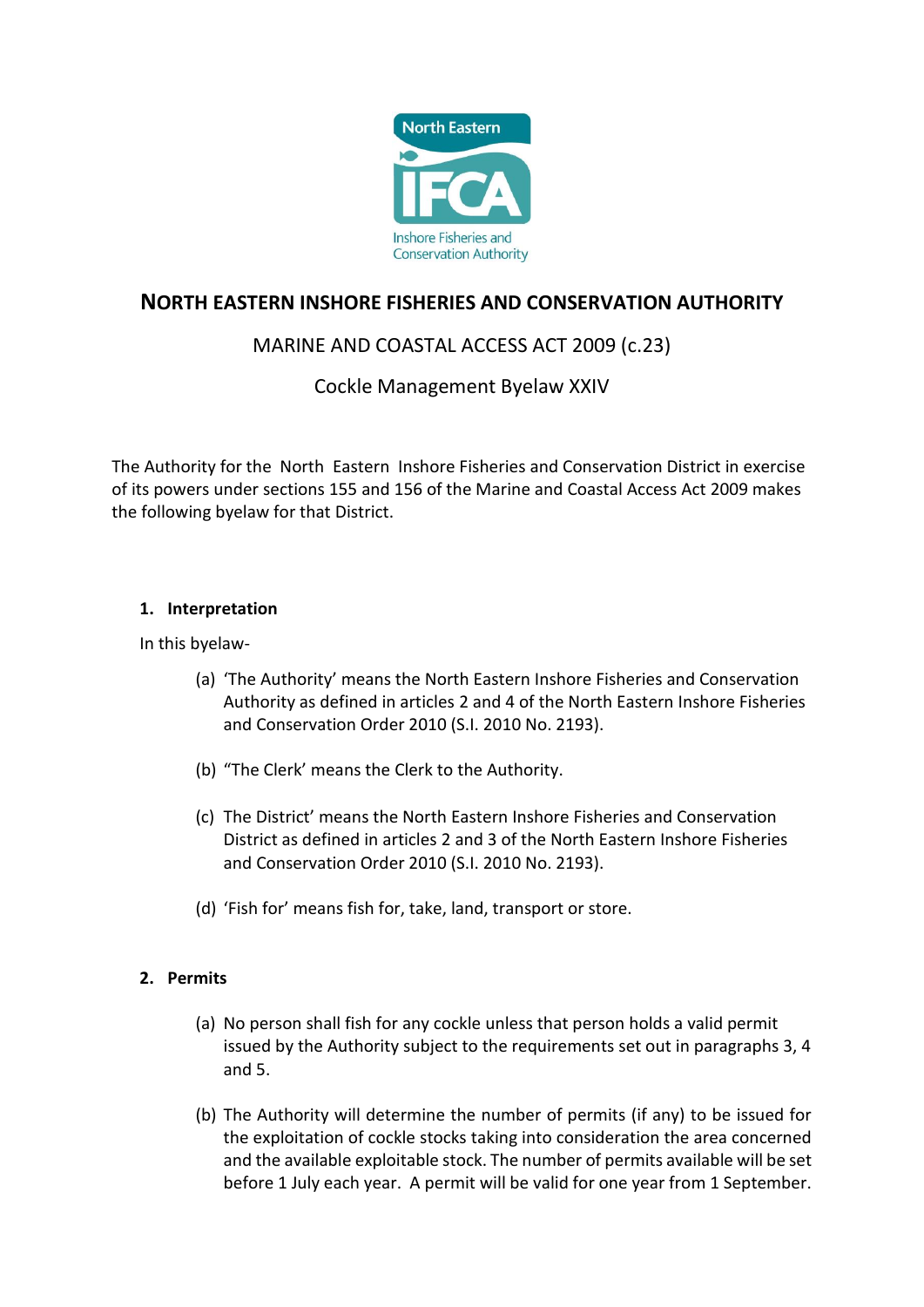- (c) Permits will be issued to applicants provided that the application form in the form specified by the Authority has been accurately completed and received. Permits are not transferable and can only be relied upon by the person named in the permit and whose photograph is attached to the permit.
- (d) The Authority retains the right to refuse to issue a permit until such time as any applicant makes available any outstanding information required for the issue of that permit, or outstanding information from a previous year required by paragraph 5 of this byelaw.
- (e) A permit holder shall, by no later than the  $5<sup>th</sup>$  day of each month, make a return in the form specified by the Authority, of the date upon which and the location from which any cockles were taken in the previous calendar month, together with quantities (in kilograms) of all cockles taken, or if appropriate, a statement that the person had taken no cockles. Failure to supply the return by the due date will render the permit invalid until the return is supplied.

### **3. Closed Season**

(a) No person shall remove any cockle between the 1<sup>st</sup> of May and the 31<sup>st</sup> August inclusive.

#### **4. Fishing Methods**

(a) No person shall use for the purpose of taking cockles any instrument other than a rake or other like instrument with a head width not exceeding 305 mm and having spaces of not less than 20 mm between the teeth.

#### **5. Minimum Size**

(a) No person shall remove from the fishery any cockle which will pass through a gauge having a square aperture of 20 mm measured over each side of the square, except in accordance with the prior written authority of the Clerk.

# **6. Catch Limits**

(a) No person shall remove from the fishery more than 500 kilograms of cockles in any twenty- four-hour period, except in accordance with the prior written authority of the Clerk.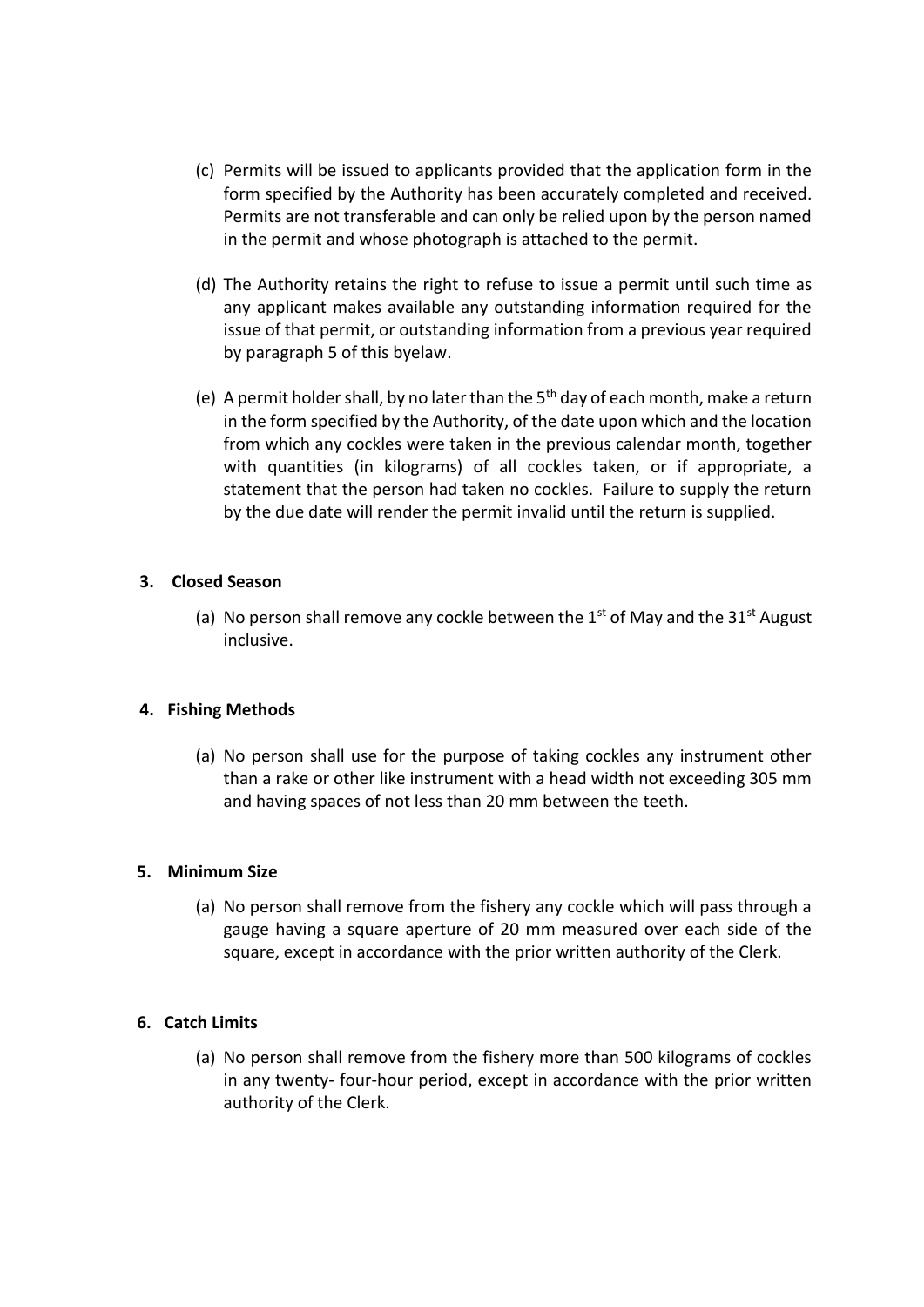### **7. Fishery Closures**

- (a) If, after consultation with the permit holders, the Authority considers it necessary for the purposes of:
	- (i) ensuring recovery of depleted stocks,
	- (ii) ensuring the protection and development of mainly immature or undersized or transplanted cockles,
	- (iii) protection of the fishery, fishery management and control of exploitation, or
	- (iv) wider environmental protection and conservation

it shall close for a specified period any cockle bed or part of a bed.

- (b) No person shall, without the prior written authority of the Clerk fish for any cockle from a bed or part of a bed that has been closed under this byelaw.
- (c) Where any bed or part of a bed is closed under this byelaw, the Authority will, where it is practicable to do so, cause notices to be displayed in the vicinity clearly identifying the area which has been closed. In addition, notice of the closure will be published in a newspaper circulating in the area in which the cockle bed is situated and published on the website for the Authority.
- (d) The provisions contained within paragraphs a, b and c are only applicable within the following specified areas of the Authority's District:
	- (i) The Humber Estuary upstream of a line drawn between Spurn Head Light House, position Lat 53° 34.49'N Long 000° 06.65'E and Haile Sand Fort, position Lat  $53^\circ$  32.09'N Long 000 $^\circ$  01.82'E
	- (ii) The boundaries of Hartlepool Borough Council, Stockton-On-Tees Borough Council and Redcar and Cleveland Borough Council.

#### **8. General Provisions**

- (a) The byelaw with the title 'Humber Estuary Cockle Fishery Byelaw' made by the Committee for the North Eastern Sea Fisheries District in exercise of its power under section 5 of the Sea Fisheries Regulation Act 1966 in force immediately before the making of this byelaw is revoked.
- (b) The emergency byelaw with the title 'Tees Mouth and Cleveland Emergency Byelaw Regulation' made and confirmed by North Eastern Inshore Fisheries and Conservation Authority in exercise of its powers under Section 157 of the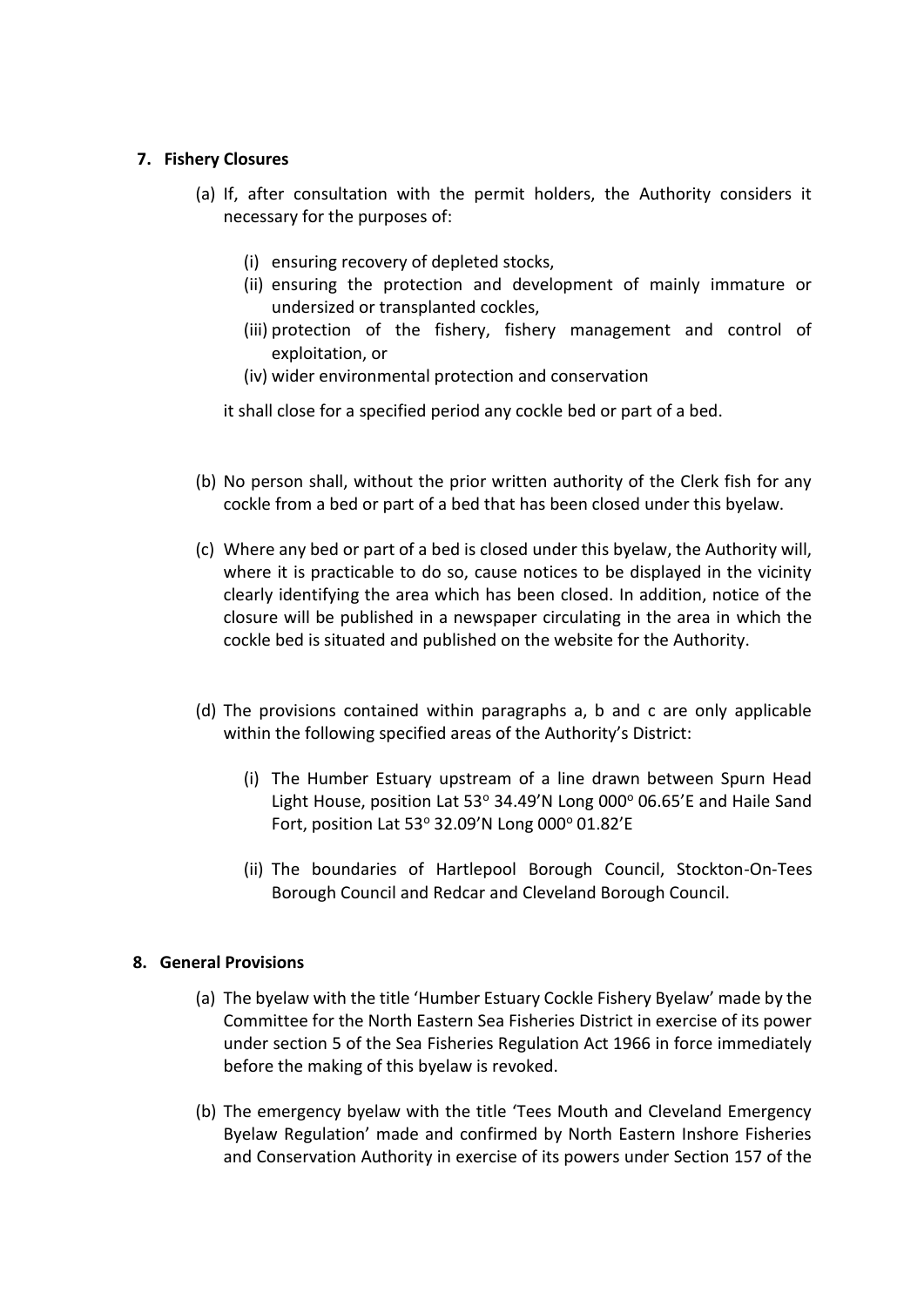Marine and Coastal Access Act 2009 in force immediately before the making of this byelaw is also revoked.

## **Explanatory note**

*(This note is not part of the byelaw)*

*The intention of this byelaw is to support the sustainable exploitation of cockle stocks throughout the District of North Eastern Inshore Fisheries and Conservation Authority.* 

*This byelaw prohibits fishing for, taking, landing, transporting or storing cockles without a valid permit issued by North Eastern Inshore Fisheries and Conservation Authority. It also imposes other restrictions on those carrying out these activities including provisions to close cockle beds within two specified areas of the District detailed within paragraphs 13(a) and 13(b) of the byelaw. These include the Humber Estuary and the boundaries of Hartlepool Borough Council, Stockton-On-Tees Borough Council and Redcar and Cleveland Borough Council. These specified areas are detailed on the associated maps attached to this explanatory note.*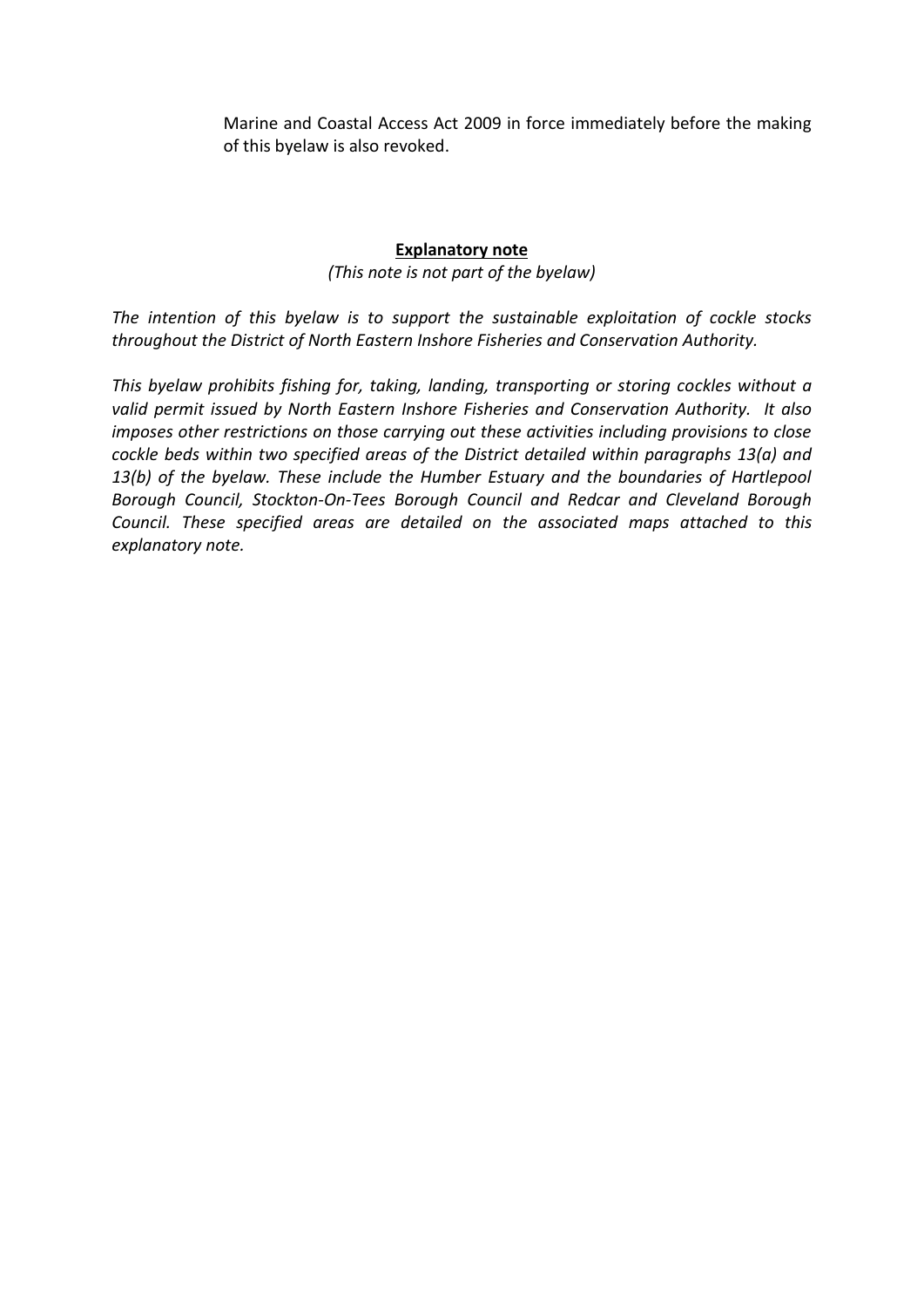**Map 1 – Humber Estuary** 

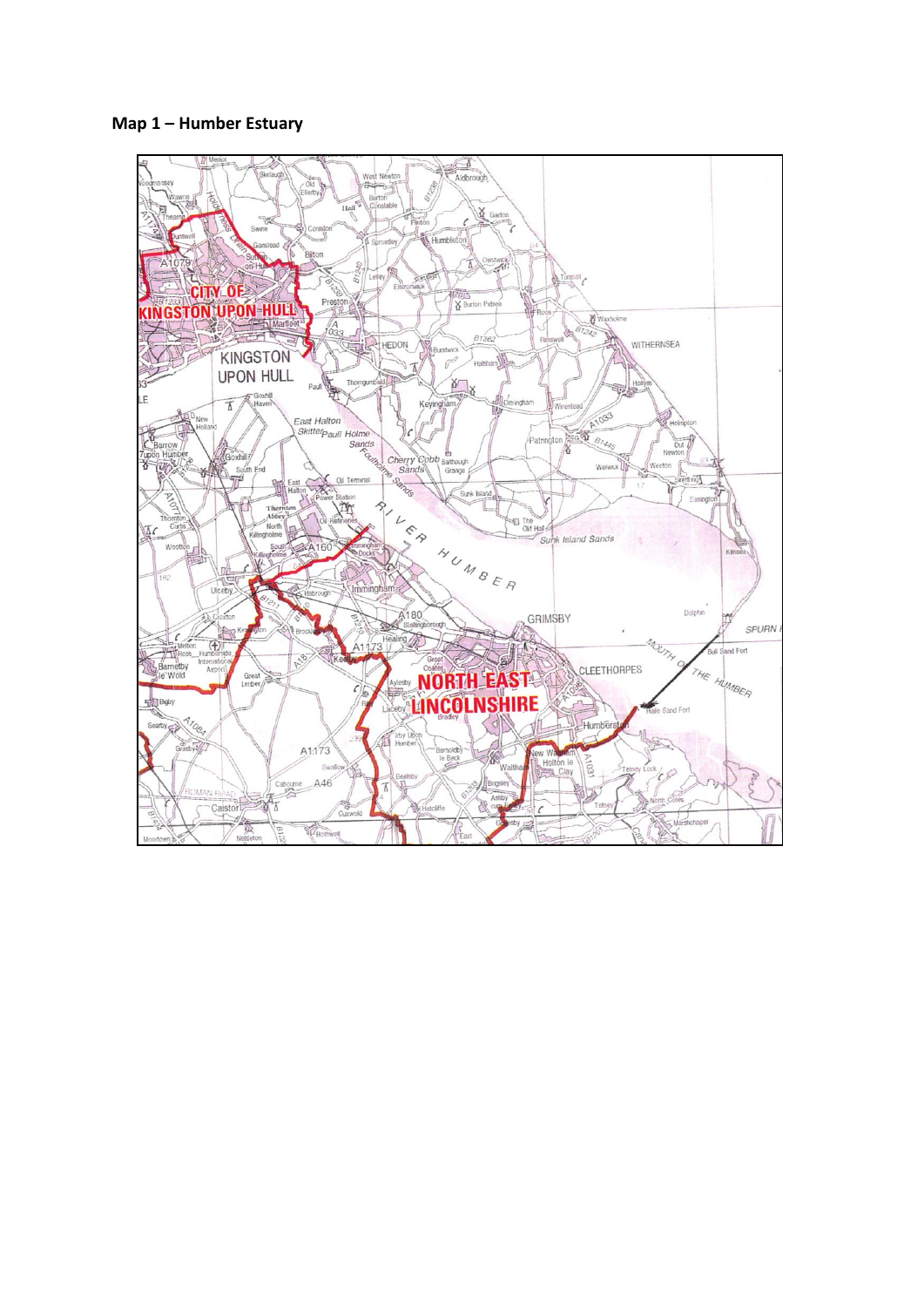## **Map 2 – Hartlepool Borough Council, Stockton-On-Tees Borough Council and Redcar and Cleveland Borough Council**